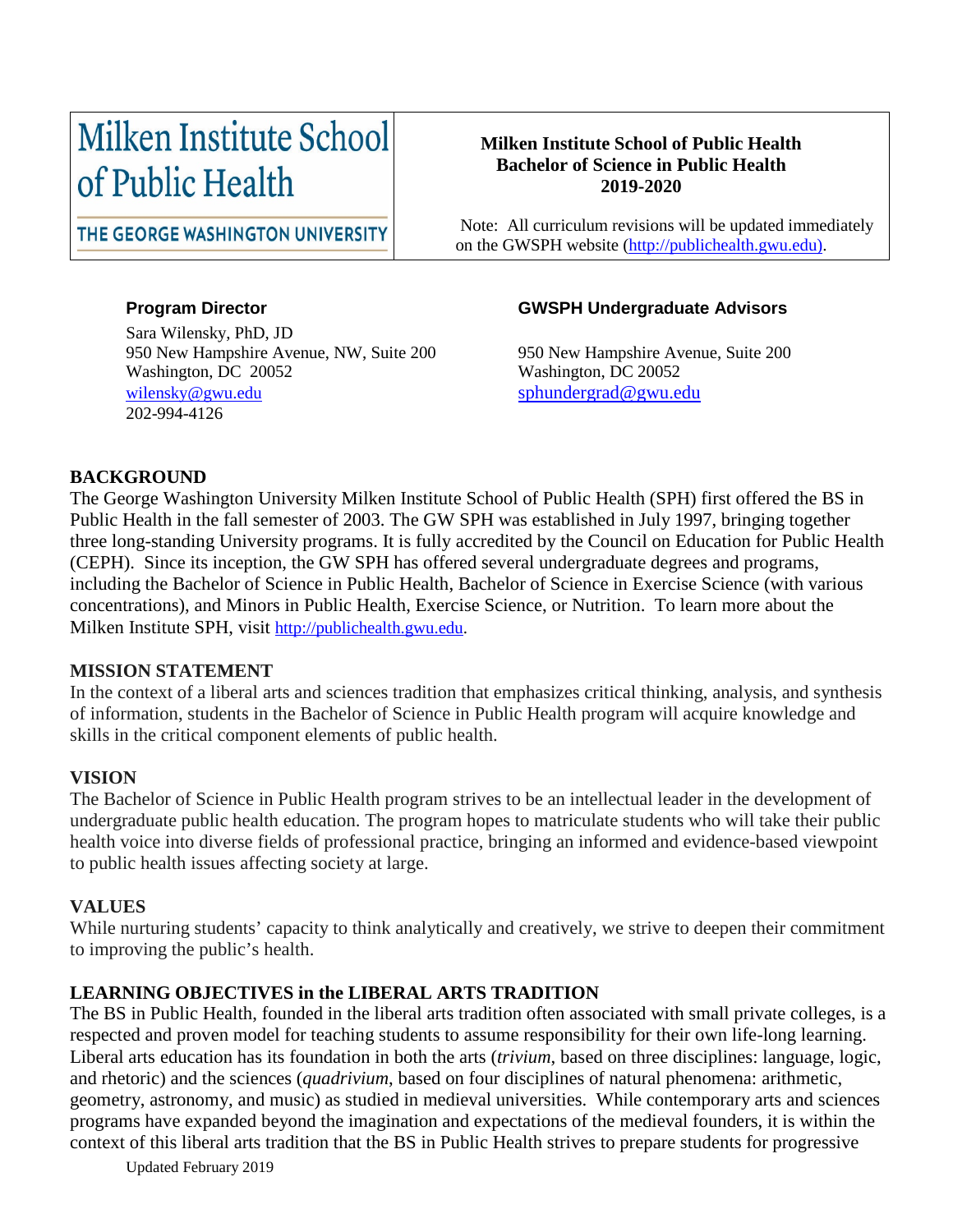independence, maturity, knowledge of the world, understanding of diverse inhabitants, and respect for their differing points of view. Because this degree is intended to convey technical detail and analytic skills, grounded in a liberal arts philosophical base, it also has the educational objectives of nurturing critical thinking, analysis, and synthesis of information, and recognizing the historical and societal associations of current trends in public health and health care delivery.

#### **CORE COURSE COMPETENCIES**

The following competencies are designed to be achieved by all public health majors through the indicated courses:

Upon completion of the Bachelor of Science in Public Health, students will be able to:

- 1. Overview of Public Health: Address the history and philosophy of public health as well as its core values, concepts, and functions across the globe and in society (PUBH 1101, 1102, 2110, 3132, 3133, 4140W/4141).
- 2. Role and Importance of Data in Public Health: Address the basic concepts, methods, and tools of public health data collection, use, and analysis and why evidence-based approaches are an essential part of public health practice (PUBH 1101, 1102, 2110, 2112, 3130, 3131,3132, 3133, 3135W, 4140W/4141).
- 3. Identifying and Addressing Population Health Challenges: Address the concepts of population health, and the basic processes, approaches, and interventions that identify and address the major health-related needs and concerns of populations (PUBH 1101, 1102, 2110, 2112, 3130, 3131, 3132, 3133, 3135W, 4140W/4141).
- 4. Human Health: Address the underlying science of human health and disease including opportunities for promoting and protecting health across the life course (PUBH 1101, 1102, 2110, 3132, 3133).
- 5. Determinants of Health: Address the socio-economic, behavioral, biological, environmental, and other factors that impact human health and contribute to health disparities (PUBH 1101, 1102, 2110, 2112, 3130, 3132, 3133, 3135W, 4140W/4141).
- 6. Project Implementation: Address the fundamental concepts and features of project implementation, including planning, assessment, and evaluation (PUBH 2112, 3130, 3133, 4140W/4141).
- 7. Overview of the Health System: Address the fundamental characteristics and organizational structures of the U.S. health system as well as to the differences in systems in other countries (PUBH 1101, 1102, 3130, 3133, 3135W).
- 8. Health Policy, Law, Ethics, and Economics: Address the basic concepts of legal, ethical, economic, and regulatory dimensions of health care and public health policy, and the roles, influences and responsibilities of the different agencies and branches of government (PUBH 1101, 1102, 3130, 3133, 3135W).
- 9. Health Communications: Address the basic concepts of public health-specific communication, including technical and professional writing and the use of mass media and electronic technology (PUBH 1101, 1102, 2110, 2112, 3130, 3131, 3133, 3135W, 4140W/4141).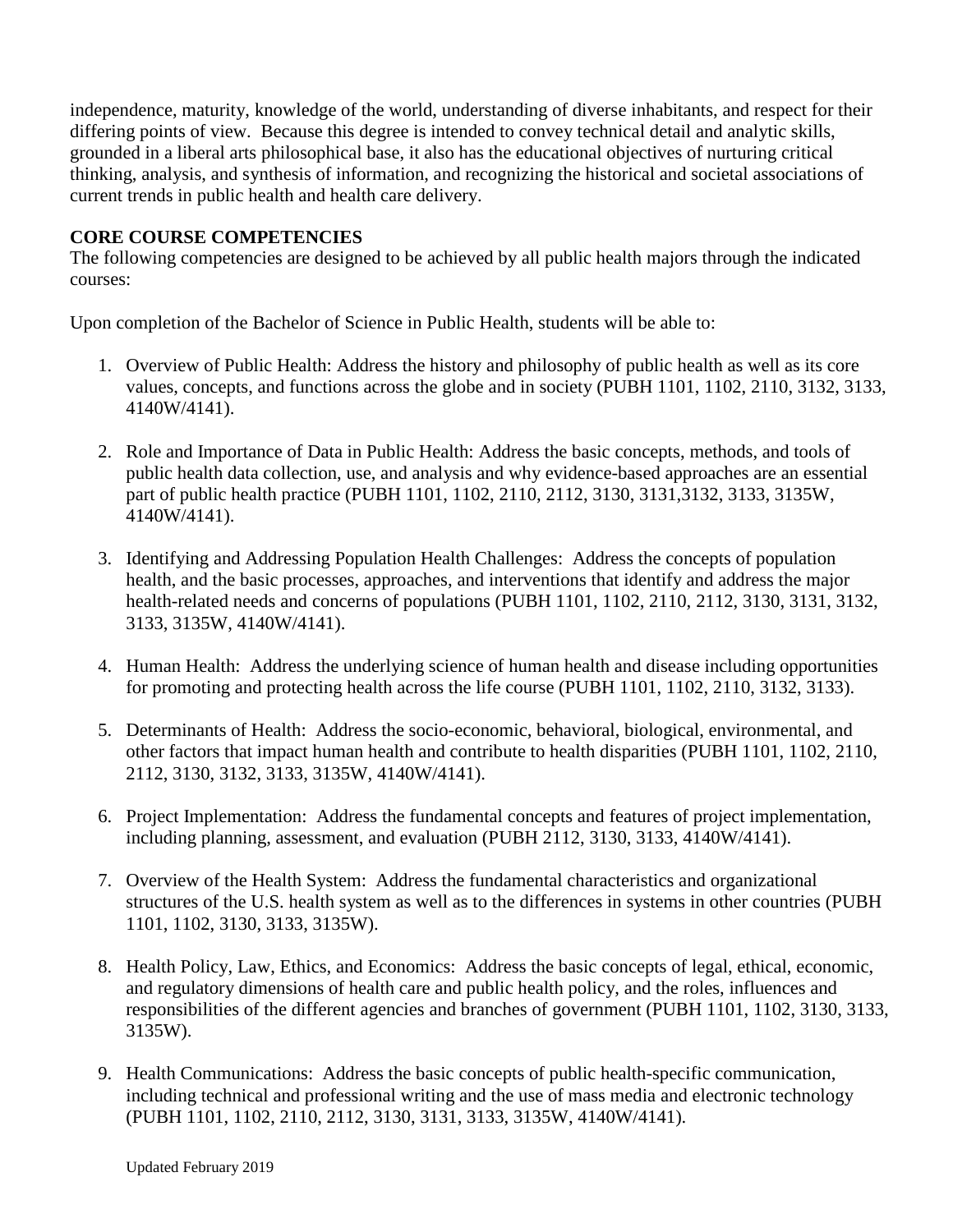#### **CAREERS**

The BS in Public Health strives to increase awareness and understanding of public health principles among students who are preparing for professional careers in fields such as:

- Allied Health
- Government
- Business
- Health Education
- Health Services Administration
- Law
- Medicine (or another of the health professions)
- Public Health (both those who plan to pursue graduate degrees in public health or students who intend to pursue entry-level jobs in specific sectors of public health, health services, or public policy for which bachelor's level education is appropriate)

#### **ADMISSIONS**

Internal transfer students accepted into the program matriculate in the semester following admission. We will accept applications from students with a GPA of 2.75 or higher using a streamlined online application form.

It is **strongly** recommended that internal transfer students receive guidance about the program before submitting an application. Please email the undergraduate advisors at [sphundergrad@gwu.edu](mailto:sphundergrad@gwu.edu) to schedule an appointment to discuss the program and options for degree planning.

The internal transfer application deadline is October  $1<sup>st</sup>$  in the fall semester and February  $1<sup>st</sup>$  in the spring semester. If the date falls on a holiday or weekend, submissions are accepted the next business day. **Incomplete or late applications will not be considered.**

#### **Beginning in Fall 2019, incoming freshman and external transfer students may apply directly to the major through GW admissions.**

**Admission to the program is made on a selective and space-available basis.** We will gradually expand the program over the next few academic years in an effort to accommodate all interested students. At this time, however, **no students are guaranteed admission to the program.**

No student is considered to have declared a public health major until this process is completed and the student has received and returned their signed copy of the acceptance letter from the GWSPH Office of Recruitment and Admissions. Thereafter, students will transition from their first school's academic advisor(s) to the GWSPH Undergraduate Advisors.

Students follow the prescribed curriculum effective in the year that he/she matriculates into the BS in Public Health program.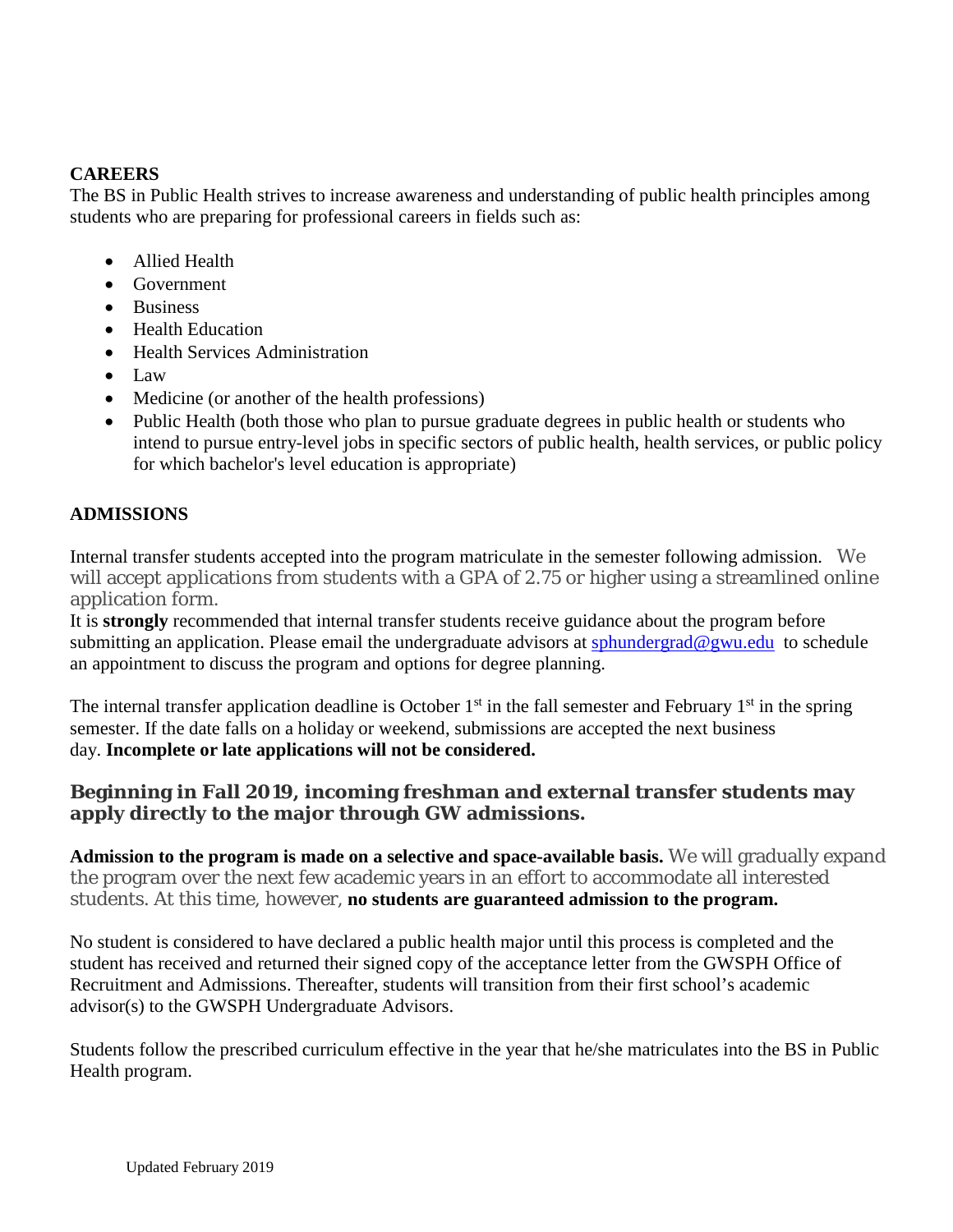#### **ACADEMIC DEGREE REQUIREMENTS FOR GRADUATION**

There are three categories of Degree Requirements: University General Education Requirements, Public Health Core Courses, and Public Health Electives. Students take other elective courses to reach the 120 total credits required to graduate.

#### **A. General Education REQUIREMENTS** (19 credits)

The Public Health program follows the University General Education Requirements. **See the University Bulletin website for most up-to-date version of Gen Ed requirements and approved courses: <http://bulletin.gwu.edu/university-regulations/general-education/>**

#### **B. Public Health REQUIRED Core & Research Methods Selective (33 credits)**

The public health major curriculum constitutes 45 credits: *33 core credit credits and 12 elective credit* offered through the Milken Institute SPH.

**Prerequisite Requirements:** Please note that these are prerequisites for required core courses, rather than prerequisites to apply to the program.

| <b>Required Course</b> | $Prerequisite(s)$                                                             |
|------------------------|-------------------------------------------------------------------------------|
| <b>PUBH 2110</b>       | BISC 1005, 1006, 1007, 1008, 1115 (with 1120/1125 lab), 1116 (with 1126 lab), |
|                        | BISC 1111, BISC 1112, or HONR 1033 (Scientific Reasoning & Discovery:         |
|                        | <b>Biology Only</b> )                                                         |
| PUBH 2112 &            | PUBH 1101- Introduction to Public Health                                      |
| <b>PUBH 3135W</b>      |                                                                               |
| <b>PUBH 3130</b>       | ECON 1011- Principles of Economics I (Microeconomics)                         |
| <b>PUBH 3131</b>       | STAT 1051, 1053, 1127 or 1111 (STAT 1127 is preferred)                        |
| PUBH 4140W or          | PUBH 3130 & PUBH 3135W; no more than 1 other core course can be taken         |
| <b>PUBH 4141</b>       | concurrently. Students accepted in Fall 2019 and after must also satisfy the  |
|                        | Research Methods Selective prior to enrolling in 4140W or 4141.               |

#### **C. Public Health ELECTIVES (12 credits).**

*No more than 9 elective credits may be taken through approved study abroad programs or non-GW domestic courses.*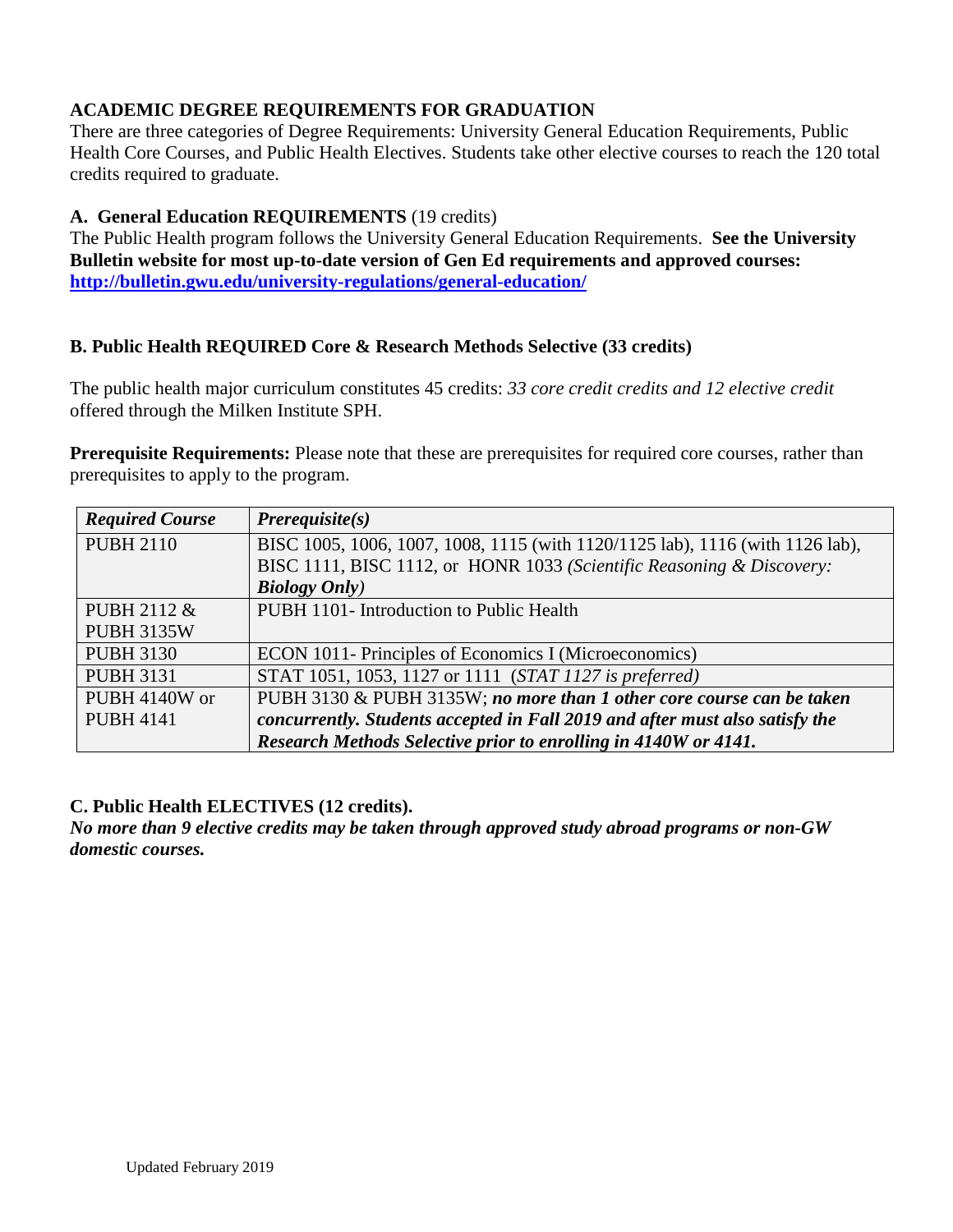# Milken Institute School of Public Health

## **Bachelor of Science in Public Health**

**Program-at-a-Glance 2019-2020**

THE GEORGE WASHINGTON UNIVERSITY

# **Public Health Core Courses (33 credits)**

| <b>Required Courses (30 credits)</b> |                |                                                                                                                 |  |  |  |  |
|--------------------------------------|----------------|-----------------------------------------------------------------------------------------------------------------|--|--|--|--|
| Course #                             | <b>Credits</b> | <b>Course Title</b>                                                                                             |  |  |  |  |
| <b>PUBH 1101</b>                     | 3              | Introduction to Public Health and Health Services                                                               |  |  |  |  |
| <b>PUBH 1102</b>                     | $\overline{3}$ | History of Public Health                                                                                        |  |  |  |  |
| <b>PUBH 2110</b>                     | 3              | <b>Public Health Biology</b>                                                                                    |  |  |  |  |
| <b>PUBH 2112</b>                     | 3              | Principles of Health Education and Health Promotion                                                             |  |  |  |  |
| <b>PUBH 3130</b>                     | 3              | Health Services Management and Economics                                                                        |  |  |  |  |
| <b>PUBH 3131</b>                     | 3              | Epidemiology: Measuring Health and Disease                                                                      |  |  |  |  |
| <b>PUBH 3132</b>                     | 3              | <b>Health and Environment</b>                                                                                   |  |  |  |  |
| <b>PUBH 3133</b>                     | $\overline{3}$ | Global Health and Development                                                                                   |  |  |  |  |
| <b>PUBH 3135W</b>                    | $\overline{3}$ | <b>Health Policy</b>                                                                                            |  |  |  |  |
| PUBH 4140W or                        | 3              | Senior Seminar: Grant Proposal, or                                                                              |  |  |  |  |
| <b>PUBH 4141</b>                     |                | Senior Seminar: Community Needs Assessment                                                                      |  |  |  |  |
|                                      |                | Research Methods Selective* (3 credits)- Must choose 1 course from list below:                                  |  |  |  |  |
| Course #                             | <b>Credits</b> | <b>Course Title</b>                                                                                             |  |  |  |  |
| <b>PUBH 3152</b>                     | 3              | Qualitative Methods in Public Health                                                                            |  |  |  |  |
| <b>EXNS 3111</b>                     | $\overline{3}$ | <b>Nutrition Science Research Methods</b>                                                                       |  |  |  |  |
| <b>ANTH 3531</b>                     | $\overline{3}$ | Methods in Sociocultural Anthropology                                                                           |  |  |  |  |
| <b>EHS 2107</b>                      | 3              | Theory and Practice of Research in a Clinical Setting (can be used to fulfill                                   |  |  |  |  |
|                                      |                | Research Methods OR Elective requirement, not both)                                                             |  |  |  |  |
| PSC 2101                             | 3              | Scope and Methods of Political Science                                                                          |  |  |  |  |
| <b>PSYC 2101</b>                     | 3              | Research Methods in Psychology                                                                                  |  |  |  |  |
| <b>SOC 2101</b>                      | $\overline{3}$ | <b>Social Research Methods</b>                                                                                  |  |  |  |  |
|                                      |                | *Additional courses approved in advance by Program Director may fulfill Research Methods Selective requirement. |  |  |  |  |
|                                      |                | Approved Public Health Elective Courses (12 credits)- From list below:                                          |  |  |  |  |
| Course #                             | <b>Credits</b> | <b>Course Title</b>                                                                                             |  |  |  |  |
| <b>AMST 3950</b>                     | 3              | Topics: Narrative Medicine in American History only                                                             |  |  |  |  |
| <b>ANTH 3504</b>                     | 3              | Illness, Healing and Culture                                                                                    |  |  |  |  |
| <b>ANTH 3513</b>                     | 3              | Anthropology of Human Rights                                                                                    |  |  |  |  |
| <b>ANTH 6302</b>                     | 3              | <b>Issues in Development</b>                                                                                    |  |  |  |  |
| <b>BADM 4101</b>                     | 3              | <b>Business Law and Ethics</b>                                                                                  |  |  |  |  |
| <b>BIOC 3560</b>                     | 3              | Diet, Health, and Longevity                                                                                     |  |  |  |  |
| BISC 3450/3450W                      | 3              | <b>Evolutionary Medicine</b>                                                                                    |  |  |  |  |
| <b>EHS 2107</b>                      | 4              | Theory and Practice of Research in a Clinical Setting (can be used to fulfill                                   |  |  |  |  |
|                                      |                | Research Methods OR Elective requirement, not both)                                                             |  |  |  |  |
| <b>EXNS 1114</b>                     | 3              | <b>Community Nutrition</b>                                                                                      |  |  |  |  |
| <b>EXNS 2119</b>                     | 3              | <b>Introduction to Nutrition Science</b>                                                                        |  |  |  |  |
| <b>EXNS 2122</b>                     | $\overline{3}$ | Food Systems in Public Health                                                                                   |  |  |  |  |
| <b>EXNS 2123</b>                     | $\overline{3}$ | Nutrition & Chronic Disease                                                                                     |  |  |  |  |
| <b>GEOG 1003</b>                     | 3              | Society and Environment                                                                                         |  |  |  |  |
| <b>GEOG 2104</b>                     | 3              | Introduction to Cartography and GIS                                                                             |  |  |  |  |
| <b>GEOG 2127</b>                     | $\overline{3}$ | <b>Population Geography</b>                                                                                     |  |  |  |  |
| <b>GEOG 2137</b>                     | 3              | <b>Environmental Hazards</b>                                                                                    |  |  |  |  |
| <b>HIST 3363</b>                     | $\overline{3}$ | Race, Medicine, and Public Health                                                                               |  |  |  |  |
|                                      |                |                                                                                                                 |  |  |  |  |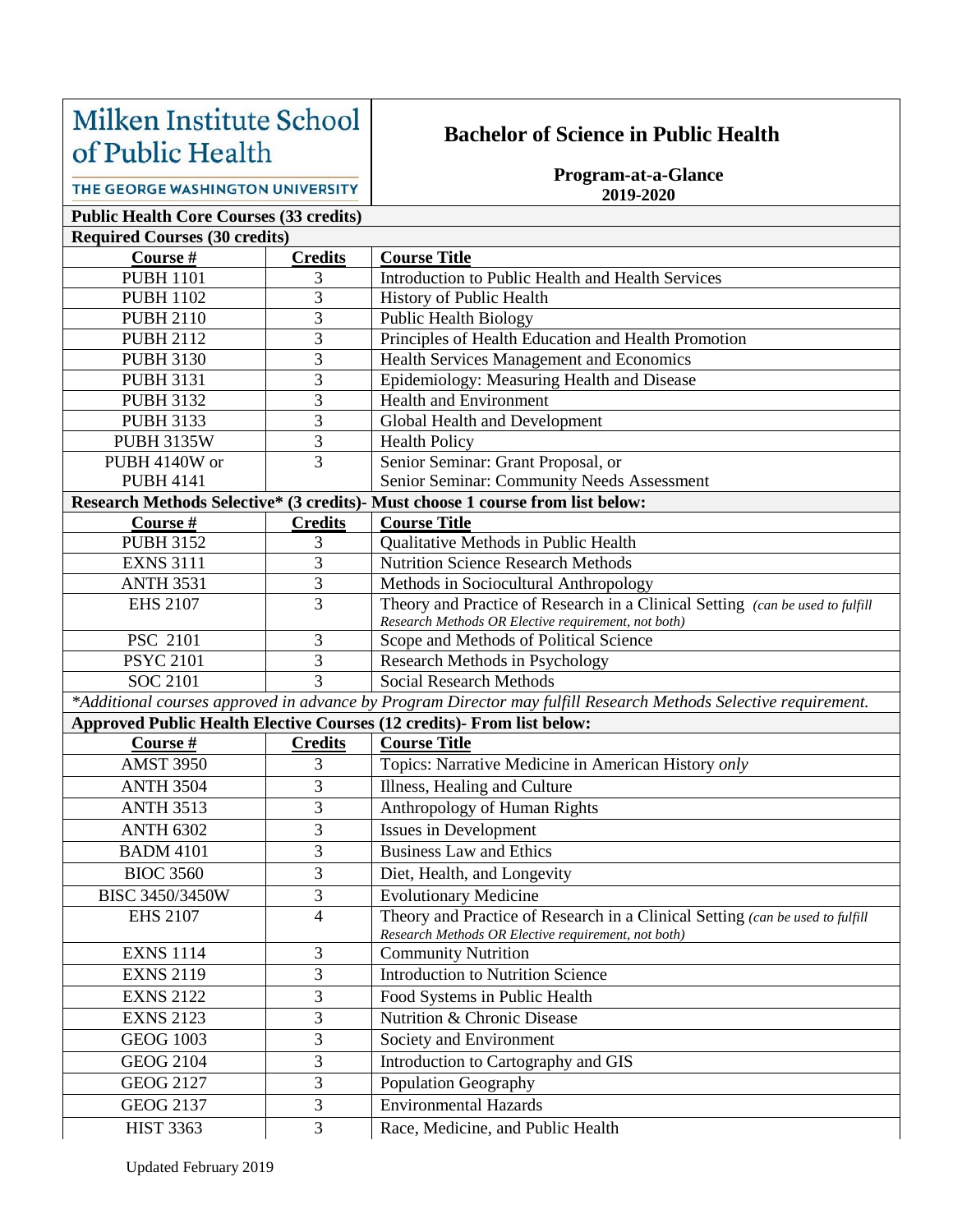| <b>HLWL 1106</b>                                                                                          | 3       | Drug Awareness                                                         |  |  |  |
|-----------------------------------------------------------------------------------------------------------|---------|------------------------------------------------------------------------|--|--|--|
| <b>HLWL 1109</b>                                                                                          | 3       | <b>Human Sexuality</b>                                                 |  |  |  |
| <b>HONR 2047</b>                                                                                          | 3       | Special Topics- Medicine and Society only                              |  |  |  |
| <b>HONR 2047</b>                                                                                          | 3       | Special Topics- Gender, Race, and Science only                         |  |  |  |
| <b>HSCI 2101</b>                                                                                          | 3       | Psychosocial Aspects of Health and Illness (residential delivery only) |  |  |  |
| <b>HSCI 2105</b>                                                                                          | 3       | Current Issues in Bioethics (residential delivery only)                |  |  |  |
| <b>IAFF 2190W</b>                                                                                         | 3       | TOPICS: Science, Policy and Tech only                                  |  |  |  |
| <b>PHIL 2124</b>                                                                                          | 3       | Philosophies of Disability                                             |  |  |  |
| <b>PHIL 2281</b>                                                                                          | 3       | Philosophy of the Environment                                          |  |  |  |
| <b>PSYC 3128</b>                                                                                          | 3       | <b>Health Psychology</b>                                               |  |  |  |
| <b>PSYC 3199</b>                                                                                          | 3       | TOPICS: Substance Abuse and Addictions only                            |  |  |  |
| <b>PSYC 4202W</b>                                                                                         | 3       | Applied Social Psychology Research Lab: Discrimination and Health only |  |  |  |
| <b>PUBH 2113</b>                                                                                          | 3       | Impact of Culture Upon Health                                          |  |  |  |
| <b>PUBH 2114</b>                                                                                          | 3       | Environment, Health and Development                                    |  |  |  |
| <b>PUBH 3115</b>                                                                                          | 3       | Global Health and Human Rights                                         |  |  |  |
| <b>PUBH 2117</b>                                                                                          | 3       | Service Learning in Public Health                                      |  |  |  |
| <b>PUBH 3116</b>                                                                                          | 3       | Global Health Systems Performance                                      |  |  |  |
| <b>PUBH 3136</b>                                                                                          | 3       | <b>Health Law</b>                                                      |  |  |  |
| <b>PUBH 3137</b>                                                                                          | 3       | Global Public Health Nutrition                                         |  |  |  |
| <b>PUBH 3150</b>                                                                                          | 3       | Sustainable Energy and Environmental Health                            |  |  |  |
| <b>PUBH 3151W</b>                                                                                         | 3       | <b>Current Issues in Bioethics</b>                                     |  |  |  |
| <b>PUBH 3199</b>                                                                                          | $1 - 3$ | Various Topics in Public Health                                        |  |  |  |
| <b>PUBH 3201</b>                                                                                          | 3       | <b>Introduction to Bioinformatics</b>                                  |  |  |  |
| <b>PUBH 4201</b>                                                                                          | 3       | <b>Practical Computing</b>                                             |  |  |  |
| <b>PUBH 4202</b>                                                                                          | 3       | Bioinformatics, Algorithms, and Data Structures                        |  |  |  |
| <b>STAT 2118</b>                                                                                          | 3       | <b>Regression Analysis</b>                                             |  |  |  |
| STAT 2183/2183W                                                                                           | 3       | <b>Intermediate Statistics Lab/Packages</b>                            |  |  |  |
| *Additional courses approved in advance by Program Director may fulfill Electives requirement. Coursework |         |                                                                        |  |  |  |

*approved to transfer in will count as electives.*